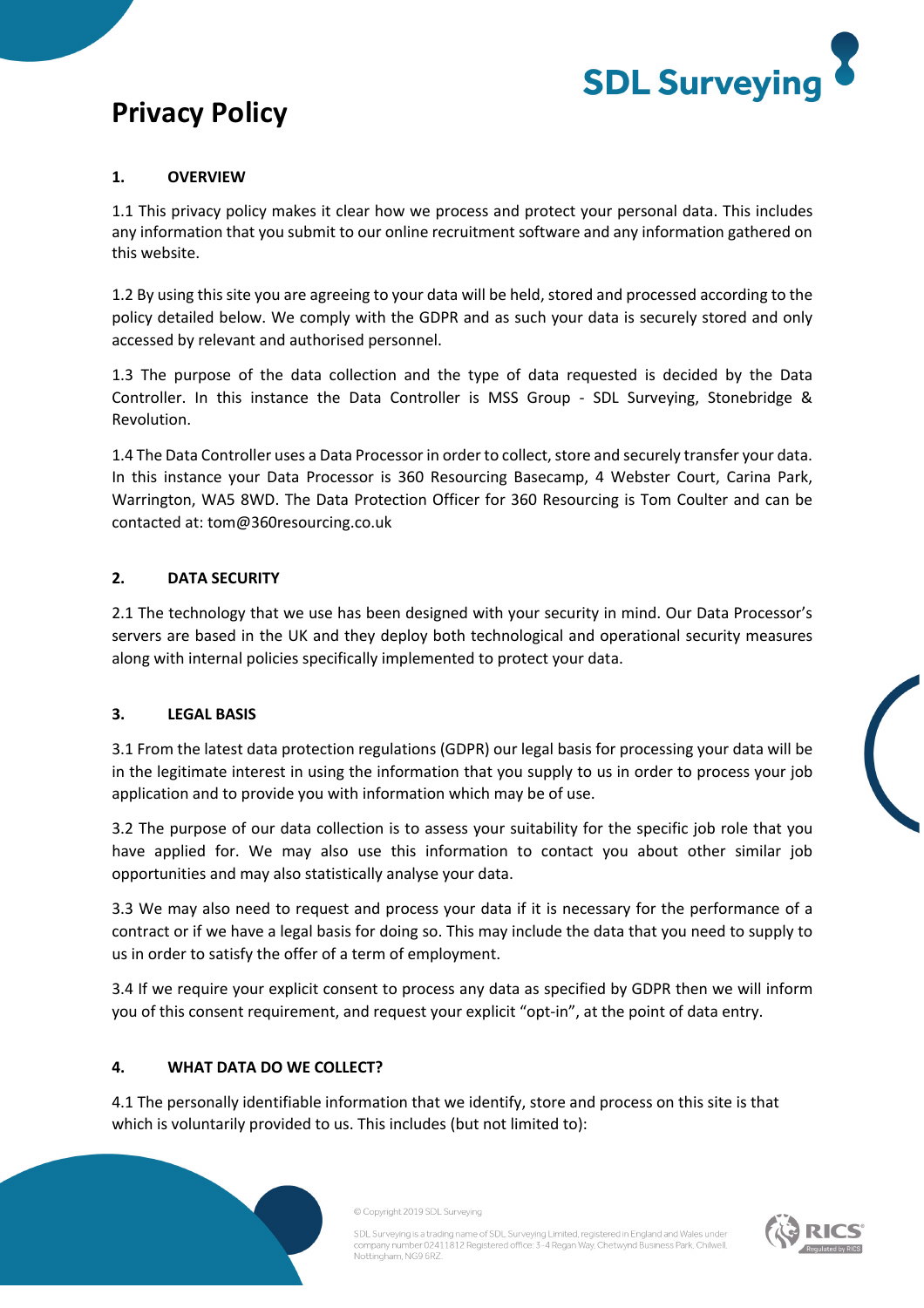

# **Privacy Policy**

- Your CV
- Cover letters
- Personal information supplied such as your name, email address & phone number
- Any details you enter into any application form
- Any answers to questions that correspond with your recruitment preferences
- Any supporting information that you provide to expand your candidate profile

### **5. YOUR DATA ACCESS RIGHTS**

5.1 When it comes to your personal data you have the right to:

- Rectify inaccurate or outdated information
- Request to move your data (data portability)
- Object to data processing
- Withdraw your data consent at any time
- Be forgotten
- Ask for a copy of your data via a Subject Access Request (SAR)
- Lodge a complaint with the UK's Information Commissioner's Office (ICO) or other relevant supervisory authority

5.2 If you think that there are any inaccuracies in your data then let us know and we will amend your records. We also provide reasonable access to our visitors for reviewing the data that you have provided to this website. In this instance please contact sar@360resourcing.co.uk with your request.

5.3 If you'd like to remove the data that you have supplied to us then you can do so by clicking here and we'll delete your records for you.

5.4 If you're not happy with the manner in which your data has been processed you can submit a case to our internal complaints procedure by contacting dpo@360resourcing.co.uk. If you are not satisfied with the outcome of our investigation, you have the right to contact the ICO (www.ico.org.uk).

### **6. SHARING DATA**

6.1 The data that you submit to this site may be:

- Made available to the Data Controller
- Made available to the Data Processor
- Used to communicate with you about your application
- Used to communicate with you in regards to recruitment
- Used to supply you with relevant (optional) job alerts
- Added to a searchable candidate database
- Analysed for our internal statistics to improve processes



SDL Surveying is a trading name of SDL Surveying Limited, registered in England and Wales under company number 02411812 Registered office: 3-4 Regan Way, Chetwynd Business Park, Chilwell, Nottingham, NG9 6RZ